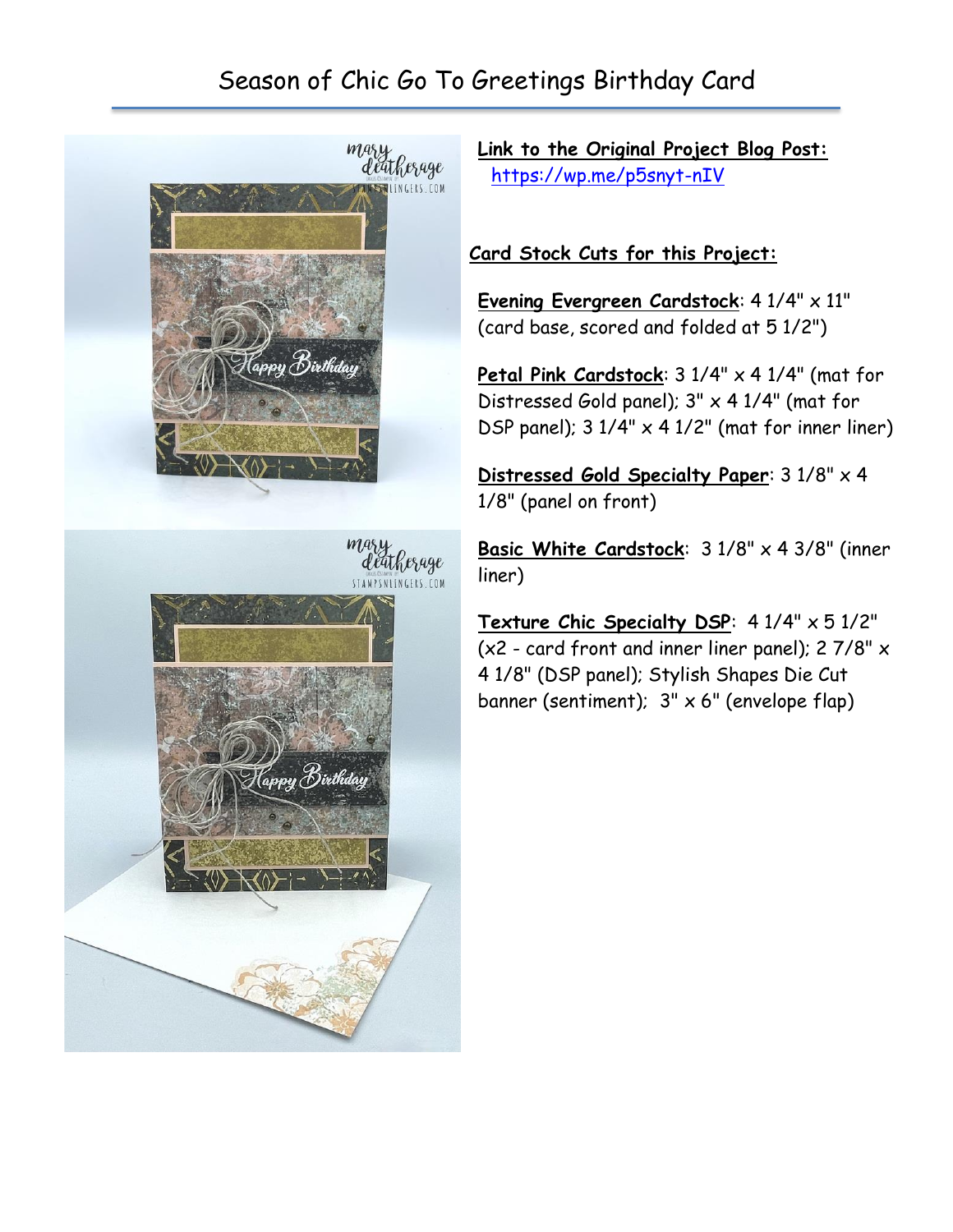## **Instructions for this Project**:

- 1. Use Liquid Glue to adhere one of the 4 1/4" x 5 1/2" pieces of the *Texture Chic Specialty DSP* to the front of the Evening Evergreen card base.
- 2. Use Liquid Glue to adhere the 3 1/8" x 4 1/8" piece of *Distressed Gold Specialty Paper* to the  $3\frac{1}{4}$  x 4  $\frac{1}{4}$  piece of Petal Pink cardstock.
- 3. Use Liquid Glue to adhere the matted panel to the front of the card base.
- 4. Use Liquid Glue to adhere the 2 7/8" x 4 1/8" piece of *Texture Chic Specialty DSP* to the 3" x 4 1/4" piece of Petal Pink cardstock.
- 5. Use Liquid Glue to adhere the matted panel to the front of the card base.
- 6. On a piece of Evening Evergreen paper from the *Texture Chic Specialty DSP* stamp the *Go To Greetings* sentiment in Versamark Ink.
- 7. Sprinkle the sentiment with White Embossing Powder and heated set it with the Heat Tool.
- 8. When the melted embossing powder had cooled use the largest banner die in the *Stylish Shapes Die* set to cut out the sentiment.
- 9. Use Stampin' Dimensionals to adhere the sentiment onto the card front.
- 10. Tie a double-loop *Linen Thread* bow.
	- a. Wrap the Linen Thread around four fingers four times.
	- b. Without cutting the thread, wrap around two fingers four times.
	- c. Pull the loops off and squeeze the loops together.
	- d. Twist the loops one time around to create a "figure 8".
	- e. Tie a second short length of Thread around the loops in the middle.
	- f. Spread the loops out to create a bow.



- 11. Use a Glue Dot to adhere the bow to the end of the sentiment banner.
- 12. Add three *Rustic Metallic Adhesive-backed Dots*.
- 13. Use Liquid Glue to adhere the second 4 1/4" x 5 1/2" piece of the *Texture Chic Specialty DSP* to the inside of the card base.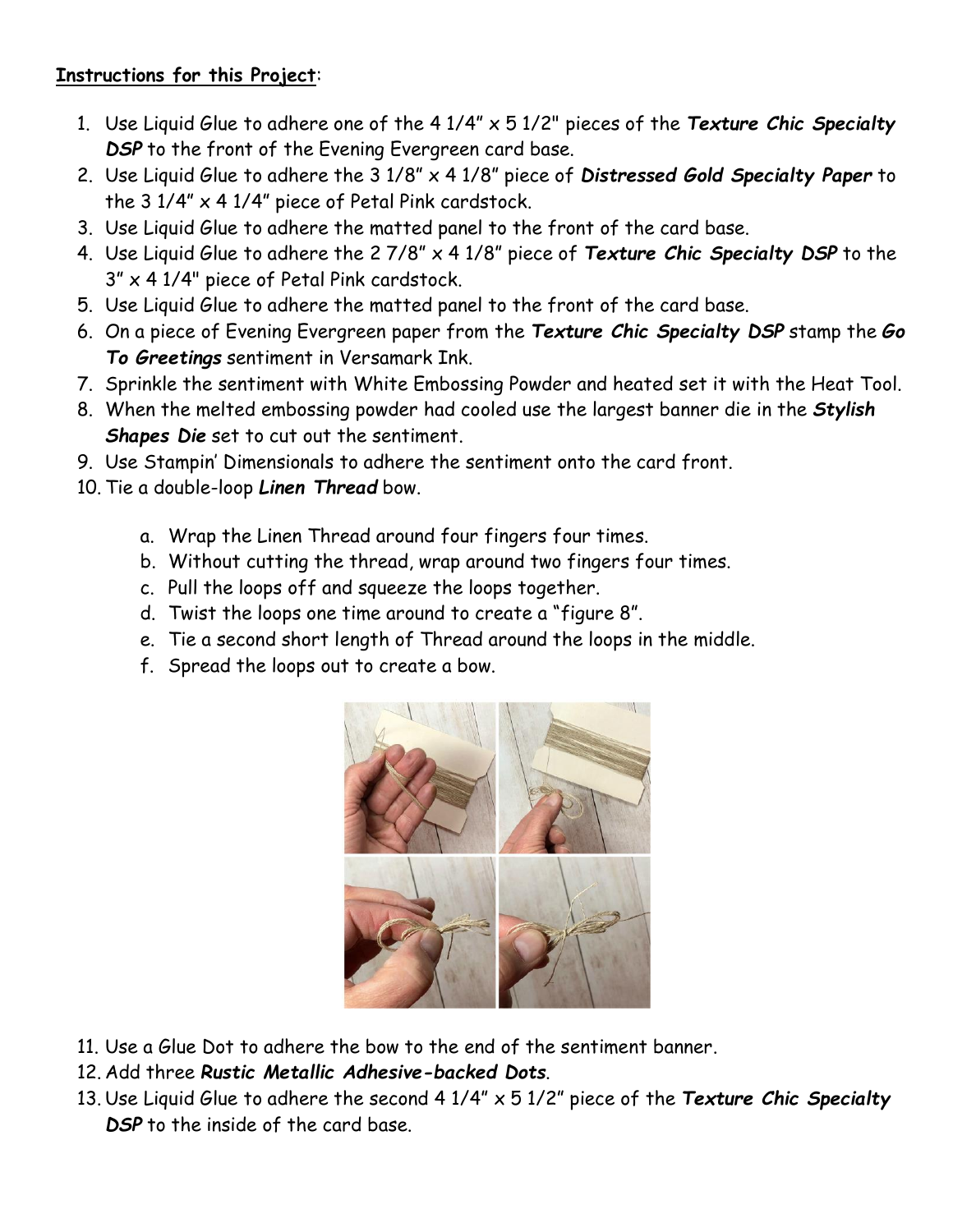- 14. Across the bottom of the 3 1/8" x 4 3/8" piece of Basic White cardstock stamp the flower images from *Season of Chic* several times in Petal Pink (outlines) and stamped-off-once Petal Pink (fill).
- 15. Stamp some splatters in Soft Succulent stamping a couple of times without re-inking.



- 16. Use Liquid Glue to adhere the panel to the  $3\frac{1}{4} \times 4\frac{1}{2}$ " piece of Petal Pink cardstock.
- 17. Use Liquid Glue to adhere the matted panel into the card base.
- 18. Stamp the *Season of Chic* flowers and splatters on the front of a Basic White Medium Envelope.
- 19. Use Liquid Glue to run a thin line around the edges of the envelope flap. Lay the  $3'' \times 6''$ piece of *Texture Chic Specialty DSP* over the flap and rub it lightly to ensure it's stuck down.
- 20.Use Paper Snips to trim off the excess paper.
- 21. DONE! ☺

## **Please click on the links to the right to see and purchase the available item(s) in my Online Store:**

Season Of Chic Bundle (English) [158816] - Price: \$57.50 - http://msb.im/1Z6U Go To Greetings Cling Stamp Set (English) [158763] - Price: \$24.00 - http://msb.im/1Z6V Stylish Shapes Dies [159183] - Price: \$30.00 - http://msb.im/1Z6W Texture Chic 12" X 12" (30.5 X 30.5 Cm) Specialty Designer Series Paper [158808] - Price: \$15.00 - http://msb.im/1Z6X Distressed Gold 12" X 12" (30.5 X 30.5 Cm) Specialty Paper [159237] - Price: \$5.00 http://msb.im/1Z6Y Evening Evergreen 8-1/2" X 11" Cardstock [155574] - Price: \$9.25 - http://msb.im/1Z6Z Petal Pink 8-1/2" X 11" Cardstock [146985] - Price: \$9.25 - http://msb.im/1Z6a Basic White 8-1/2" X 11" Cardstock [159276] - Price: \$10.25 - http://msb.im/1Z6b Petal Pink Classic Stampin' Pad [147108] - Price: \$8.00 - http://msb.im/1Z6c